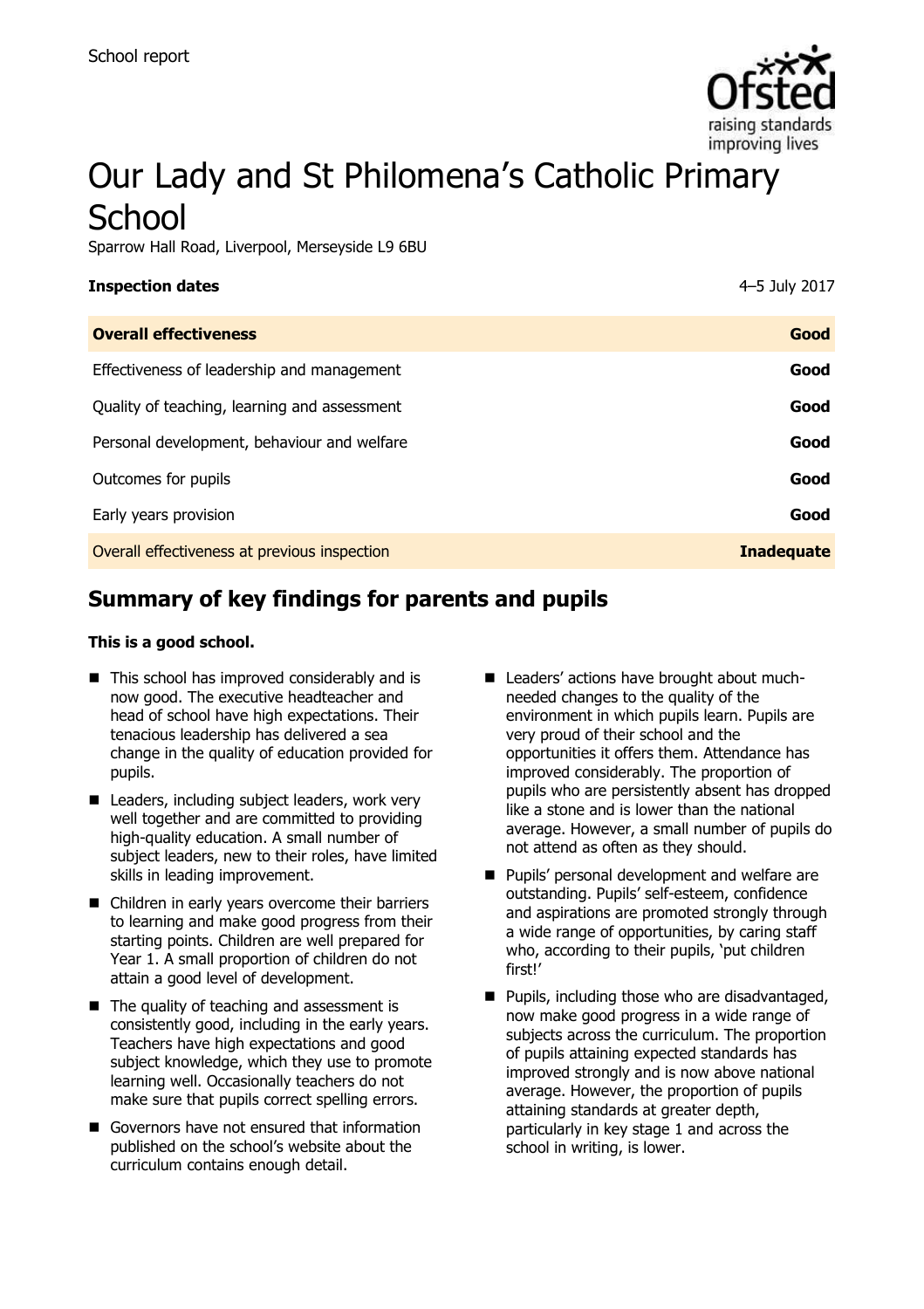

# **Full report**

In accordance with section 13(4) of the Education Act 2005, Her Majesty's Chief Inspector is of the opinion that the school no longer requires special measures.

### **What does the school need to do to improve further?**

- **IMPROVE THE QUALITY OF TEACHT AND META LIMIT IS CONTINUES.** Improve the quality of teaching, learning and assessment so that a higher proportion of pupils attain the standards at greater depth, particularly in writing, by:
	- refining the quality of feedback about pupils' writing so that it reflects the high quality and finely focused guidance received by pupils in upper key stage 2
	- reducing spelling mistakes in pupils' work.
- Ensure that a higher proportion of children in early years attain a good level of development.
- Increase the attendance of the few pupils who are persistently absent from school without good reason.
- **Improve leadership and management by:** 
	- ensuring that subject leaders gain the knowledge and skills they need to contribute to the school's improvement
	- refining governors' checks on the quality of the information that they publish on the school's website, particularly relating to the school's curriculum.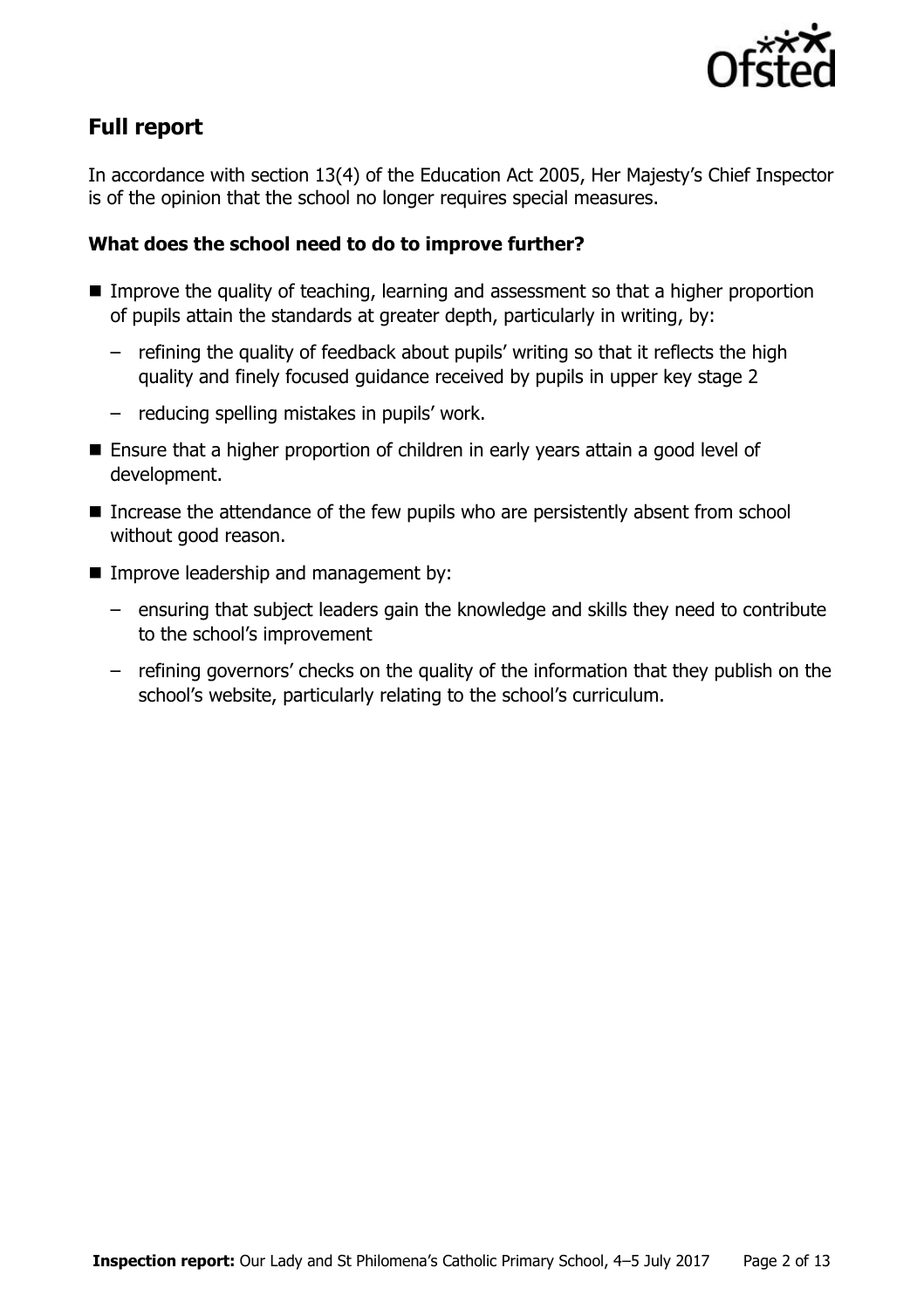

# **Inspection judgements**

#### **Effectiveness of leadership and management Good**

- Three years ago, the school was judged to be inadequate. It is now a place of learning of which the community can be rightly proud. Leaders have high expectations of themselves and all staff. No stone has been left unturned in the drive for high-quality education. The tenacious commitment of the headteacher and her senior leadership team has brought about considerable improvement in the quality of teaching. Leaders place the welfare and achievement of pupils at the heart of all their actions.
- Leaders have a clear, insightful and accurate understanding of the school's strengths and weaknesses. They work closely as a team with staff and governors and have developed an aspirational vision for improvement. Their determination and effective use of performance management and carefully considered appointments have led to considerable improvements in the quality of teaching.
- Leaders' planning for school improvement is clear and highly effective. It includes priorities based on detailed evaluation of the school.
- The leadership of subjects in the school is good, particularly in English, mathematics, science, and of special educational needs. Subject leaders carefully monitor and evaluate the strengths and weaknesses in their subject. Subject leaders keep up to date and informed about developments in their subjects and use this to inform their planning. A small number of subject leaders are new to their roles and have more limited experience, knowledge and skill in knowing how to lead a subject. Senior leaders are aware of these needs and have well-established and effective training and development plans in place.
- Leaders demonstrate a deep understanding of the barriers to learning faced by pupils. Leaders' appropriate use of the pupil premium funding ensures that disadvantaged pupils, including those who are most able, achieve well. Actions include a focus on building pupils' skills in literacy and numeracy to allow them to confidently access learning in other areas of the curriculum. Music lessons, educational visits and technology resources paid for by pupil premium funding further enrich disadvantaged pupils' education.
- Leaders' good use of the additional primary school sports funding has resulted in improvements in pupils' participation in sports and in their adoption of healthier lifestyles. Leaders use the additional funding effectively to provide a rich diet of sporting opportunities, including Bollywood dance sessions, archery and gymnastics. The establishment of a wide range of sports clubs, including funky fitness, fencing gymnastics, and the running of a specialist soccer school have increased participation and attainment.
- Leaders place pupils' welfare and well-being at the heart of all they do. Leaders ensure that pupils' spiritual, moral, social and cultural understanding is carefully and strongly nurtured in this caring school. As a result, pupils said that they feel valued. This is particularly evident in the way that pupils respect and care for each other and for adults. For example, older pupils act effectively as 'bully busters' to promote harmony in the playground. All pupils are treated with understanding and respect. Leaders promote equality strongly and effectively.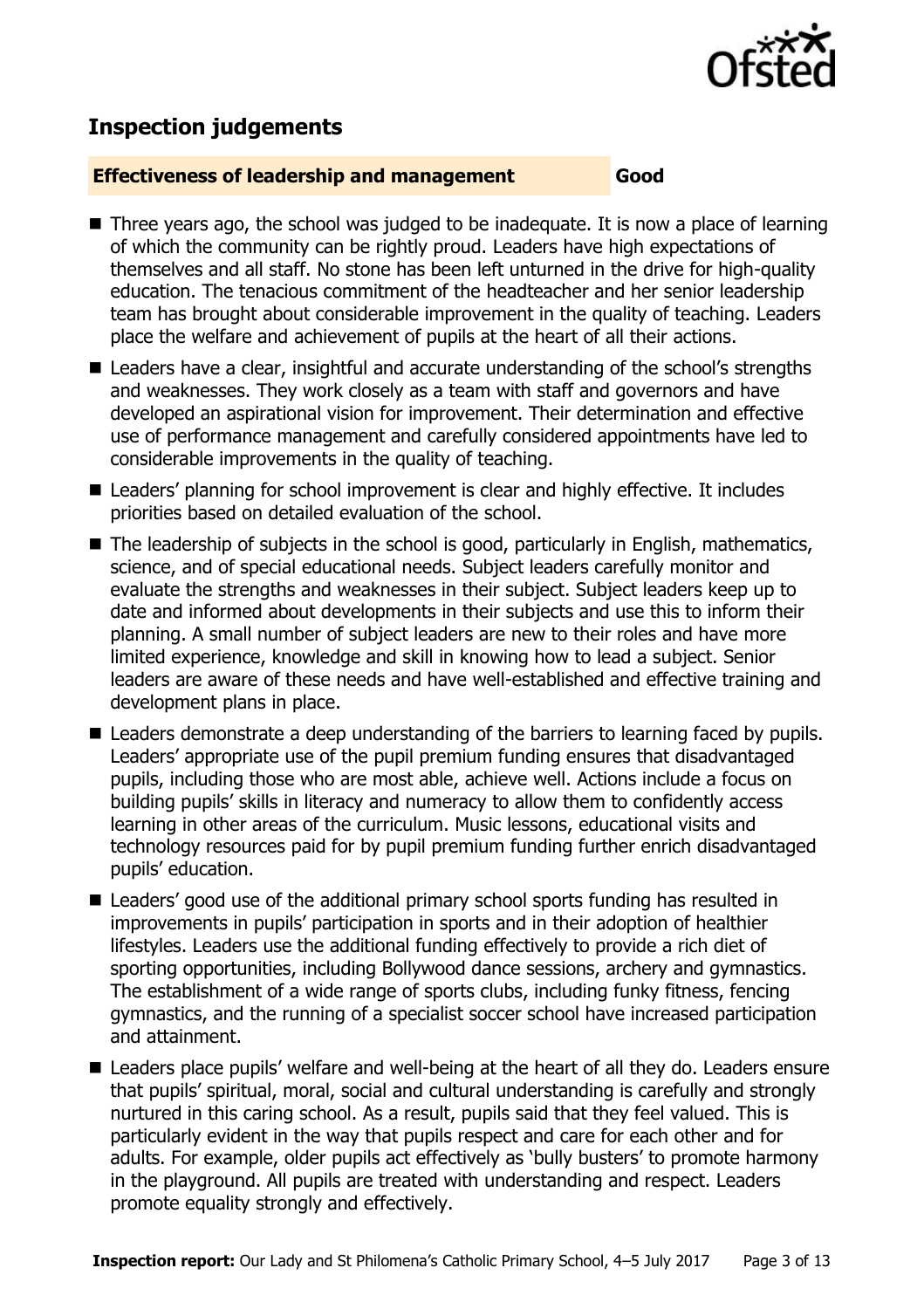

- Senior leaders recognise the importance of attendance in helping pupils to succeed. There are highly effective systems to track and respond quickly to any absence, including the use of a highly effective learning mentor to support families in getting their children to school on time. The meticulous analysis of attendance allows leaders to identify those at risk and head off many absences. This, coupled with a focus on rewarding good attendance, means that the vast majority of pupils attend regularly.
- The school's curriculum is broad, balanced and carefully designed to meet the needs of pupils. It ensures that pupils systematically develop their knowledge and skills in subjects and promotes fundamental British values and pupils' personal development and resilience strongly. The curriculum equips pupils well for their next stages of education.
- Leaders make good use of the additional funding they receive for pupils who have special educational needs and/or disabilities. The leader with responsibility for special educational needs (SENCo) ensures that support is carefully planned, well organised and effective in ensuring that pupils make good progress. Parents are kept well informed about their children's progress.
- Parents are well informed about life in school and their children's progress, through regular newsletters, individual termly reports and information events. They overwhelmingly support the school and recognise the vast improvements that have been brought about by leaders since the last inspection.

#### **Governance of the school**

- The governance of the school is effective. Governors have upped their game since the last inspection. Many governors possess professional skills and use them well to hold leaders to account for the impact of their actions. They have improved their skills in checking on the school's progress and measuring the success of leaders' actions through appropriate support from the local authority and archdiocese. Governors share leaders' vision and commitment. They know their school well because of the quality of the information that they receive from senior leaders. Their regular and purposeful visits to the school allow them to check the accuracy of the information they receive. Consequently, they understand how teachers are going about raising standards.
- Governors have secure understanding of the school's policy for managing performance, including its link to teachers' pay, and they ensure that it is robustly applied.
- Governors have not ensured that the content of the school's website meets the requirements relating to the curriculum.

#### **Safeguarding**

- The arrangements for safeguarding are effective.
- Leaders and governors have ensured that safeguarding arrangements are fit for purpose and are followed meticulously. Statutory checks are carried out on the suitability of staff to work with children, including those members of staff who are shared with their partner school.
- Leaders have taken appropriate actions to ensure that the school is a safe and secure place in which children can learn. Carefully controlled access and appropriate fencing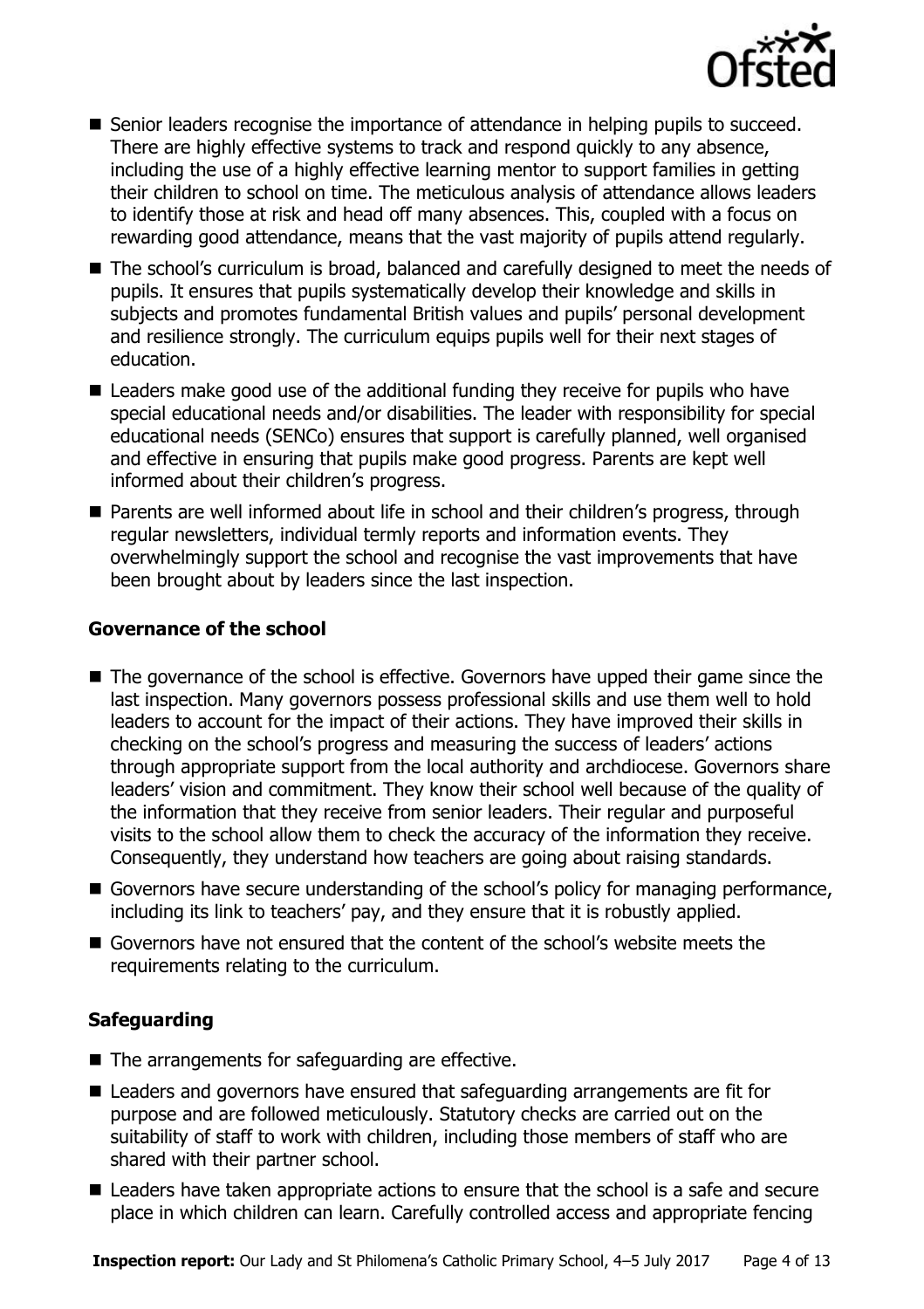

ensures that pupils remain safe and secure during their time in school.

- Appropriate training ensures that staff have up-to-date knowledge of safeguarding and that they are vigilant about the potential risks that pupils may face. Records are fit for purpose and meticulously kept. Leaders share information with parents and appropriate authorities effectively to ensure pupils' safety.
- Governors have ensured that appropriate monitoring and filtering arrangements are in place for the school's internet connection.

#### **Quality of teaching, learning and assessment Good**

- Very few teachers currently working in school were present at the last inspection in 2014. Carefully considered appointments and effective training have reinvigorated teaching.
- Teachers and committed, well-trained teaching assistants have good subject knowledge in a wide range of subjects, including English, mathematics and art. Pupils are inspired to learn through interesting and challenging activities that take them out of their comfort zones to explore new ideas. Teachers make good use of homework to extend learning further beyond the school day. Pupils relish these challenges, particularly in Year 6 where pupils fondly talk of developing their resilience as they learn from mistakes that they make while completing challenges.
- Reading and writing are taught with increasing complexity across the school. This results in pupils, including those for whom English is an additional language, developing their skills in reading and writing well. Writing activities are frequently linked to other subjects, including spiritual, moral, social and cultural education. For example, pupils applied their studies of classical literature to perform in a local Shakespeare festival. Teachers seize opportunities that give pupils the chance to write about real events. For example, in Year 6 pupils wrote eloquently about the struggles faced by Mary Eliza Mahoney and how she promoted women's' rights in the United States of America during the Victorian era. However, the teaching of writing still needs further refinement to ensure that a higher proportion of pupils attain the standards at greater depth. On occasions, particularly in other subjects, teachers do not reinforce English spelling, punctuation and grammar. Consequently, pupils' work in their books and on display sometimes reinforces incorrect spelling.
- The quality of teaching of mathematics has considerably improved. Teachers are confident in their own knowledge and skills and use them effectively to promote deep understanding of mathematical ideas, such as equivalent fractions, to all groups of pupils. They frequently assess pupils' understanding and use their findings well to inform their plans. When necessary, they quickly change their teaching to address pupils' misconceptions. Pupils have good knowledge and master their mathematical skills well. For example, in key stage 2, pupils of all abilities develop their skills in using algebraic equations to represent pattern and sequence by undertaking fun investigations well matched to their abilities.
- Teachers demonstrate the same high expectations in other subjects across the curriculum as they do in mathematics and English. Pupils' work in books is typically of a high standard across the subjects. Teachers develop pupils' knowledge systematically. For example, in key stage 1, pupils developed their scientific enquiry skills during an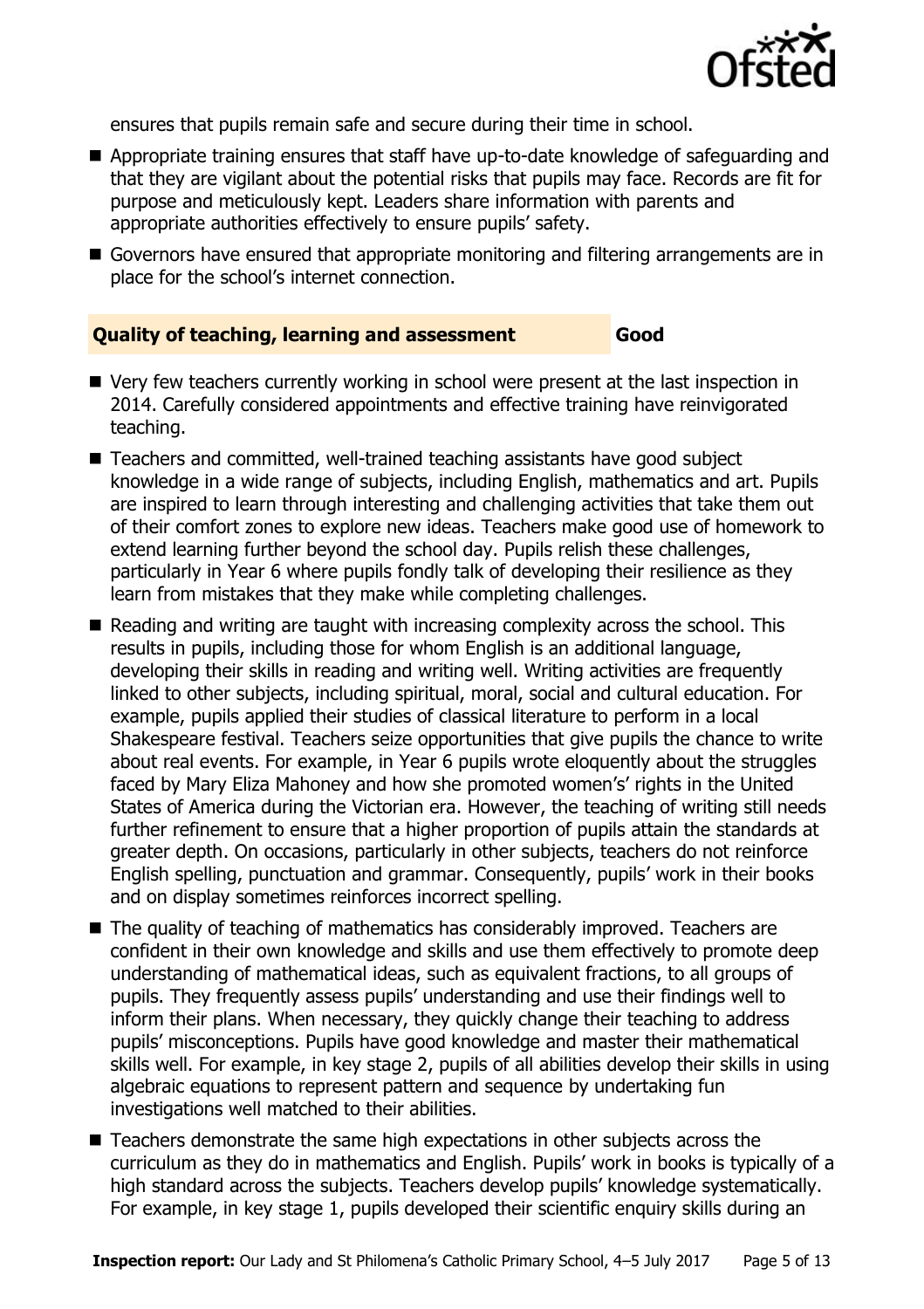

enthusiastic investigation of the menagerie of mini-beasts found in the school grounds. Work in pupils' art sketchbooks illustrates how teachers systematically develop pupils' drawing skills to a high standard by the time they leave the school.

■ Teachers are enthusiastic about their subjects and learning and have high expectations of all groups of pupils in lessons. However, on occasions their enthusiasm to celebrate pupils' completion of tasks can result in pupils receiving limited guidance about how they could further improve their work and learn at greater depth.

#### **Personal development, behaviour and welfare Good**

#### **Personal development and welfare**

- The school's work to promote pupils' personal development and welfare is outstanding. Personal development and welfare are a key strength of this school and the foundation from which pupils thrive and make progress.
- **Pupils know how to stay safe and look after themselves because of the high-quality** teaching they receive. Regular visitors from external agencies help to reinforce teachers' safety messages, including how to stay safe in their community. Pupils were keen to share their experiences in practising how they would quickly return to the safety of the school buildings to protect themselves in the event of a local emergency. They spoke confidently about keeping safe in the community and demonstrated secure understanding of how to stay safe while online.
- All pupils spoken with are fiercely proud of their school and said that they feel safe and are happy to come to school. They had difficulty in recollecting any incidents of bullying and are confident that teachers would deal with any incidents quickly and effectively. Pupils have a very good understanding of the different types of bullying, including those relating to gender or race or that found online. They play an active and effective part in the school's work to prevent bullying. There is a strong emphasis on care in the school, and pupils reflect the caring attitudes of staff in their conduct around the school and its grounds. Pupils relish roles of responsibility, such as 'bully busters', librarians or maths ambassadors, in which they can contribute to making a positive difference for others.
- **Pupils demonstrate high levels of understanding of equality and diversity because they** are woven into the curriculum. For example, pupils were incensed and strongly expressed their abhorrence of the actions of some people in their local community who make fun of people who have mental and physical disabilities.
- The school has excellent relationships with outside agencies. Leaders are proactive in seeking additional advice and guidance, when appropriate, to protect pupils from harm.
- Leaders recognise that many pupils' limited experiences of the wider world have limited their knowledge and skills, particularly in vocabulary and literacy. Leaders' dedicated promotion and development of extra-curricular activities, including residential visits, mean that they now abound in school. This contributes strongly to pupils' personal, social, moral and cultural education, alongside their academic achievement. For example, recent participation in a choral festival promoted pupils' self-confidence and built on work done in class. The breakfast club ensures that pupils are well prepared for a day of learning. Clubs include a wide range of different sports, computing, drama,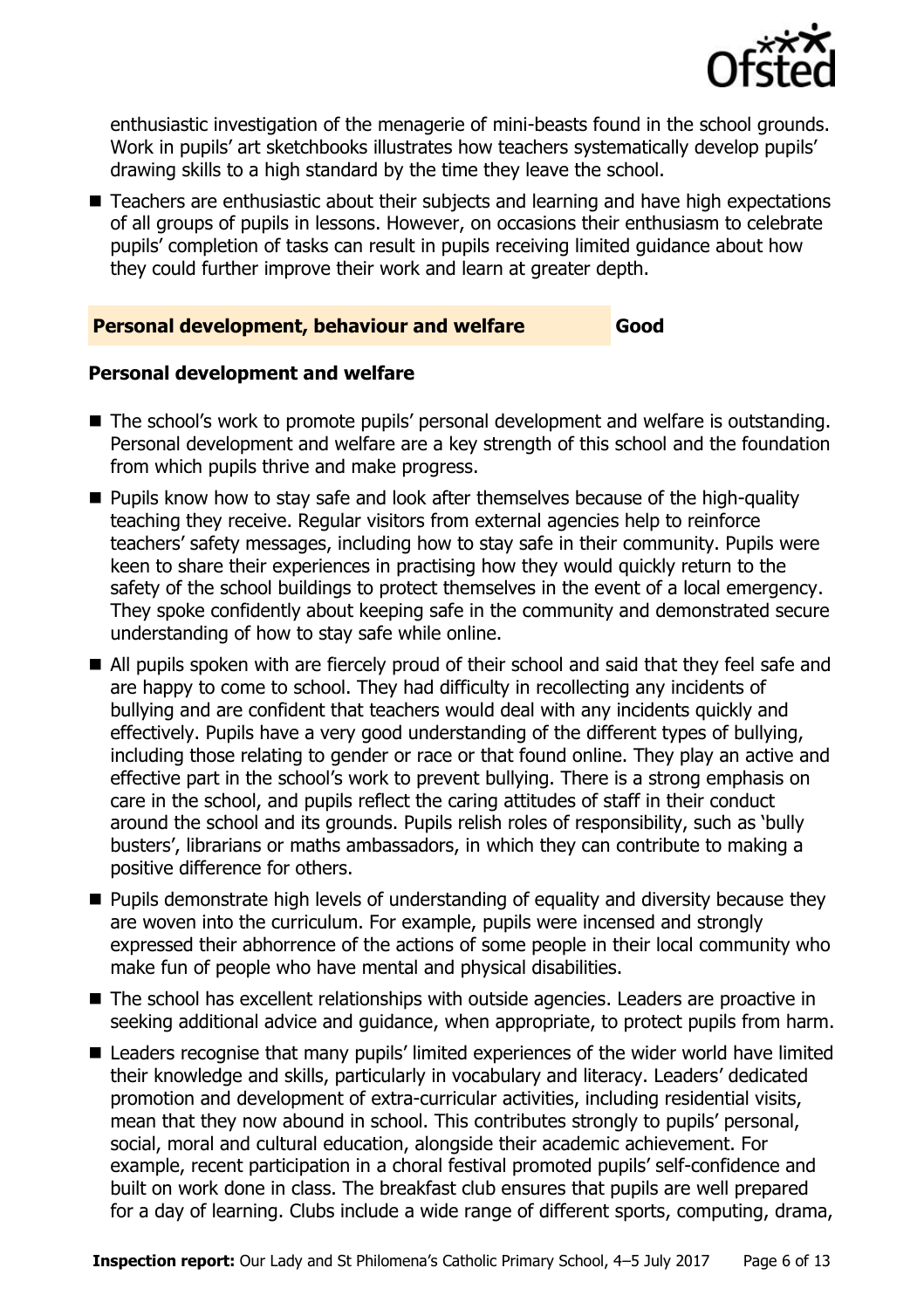

maths and reading clubs, choir and eco club. They develop personal interests and useful skills that ensure that pupils leave well equipped to be positive contributors to society.

#### **Behaviour**

- The behaviour of pupils is good.
- Pupils' conduct is exemplary. They are polite and courteous to adults and each other and calmly and purposely move around the school because of teachers' high expectations and well-established routines. They are attentive in lessons and eager to learn. They welcome visitors and eagerly engage in articulate conversations about their work and school life.
- There has been considerable improvement in the quality of teaching and the environment in which pupils learn. The school's highly skilled and committed learning mentor has established good relationships with families that she uses well to promote good attendance. This, coupled with the nurturing and supportive ethos of staff, means that pupils now like coming to school. Attendance has dramatically improved for all groups of pupils, including those who are disadvantaged or who have special educational needs and/or disabilities. Overall attendance is now close to the national average and improving, and the proportion of pupils who are absent persistently has dropped like a stone to be in single figures. However, there remain a small number of pupils whose parents do not ensure that they attend as often as they should.
- Leaders' use of exclusions has, over time, been higher than the national average but has reduced dramatically over the last two years. The numbers of exclusions are now very low.

#### **Outcomes for pupils Good Good**

- Outcomes for pupils have improved considerably since the last inspection. Things are now very different. Pupils read fluently and confidently, and are able to analyse texts incisively to find the information buried within them. Pupils frequently complete interesting written tasks that are closely linked to their studies in other subjects. They are articulate and able to express their options clearly.
- $\blacksquare$  The progress made by pupils in key stage 2 has accelerated considerably from the inadequate progress in 2014. Disadvantaged pupils' differences in progress and attainment with those of others nationally have diminished considerably. Work in pupils' books shows that the different groups now make good progress in their learning in all subjects.
- The proportion of pupils attaining the expected standards in reading, writing and mathematics by the time they leave school is now above the national average. Mostable pupils now receive the challenge that they deserve and make good progress and work at a high standard. For example, high-ability Year 6 pupils confidently completed a challenging task, to use algebraic expressions to describe patterns identified in a series of shapes. The proportion of pupils attaining standards at greater depth is in line with the national average in reading, writing and mathematics. However, pupils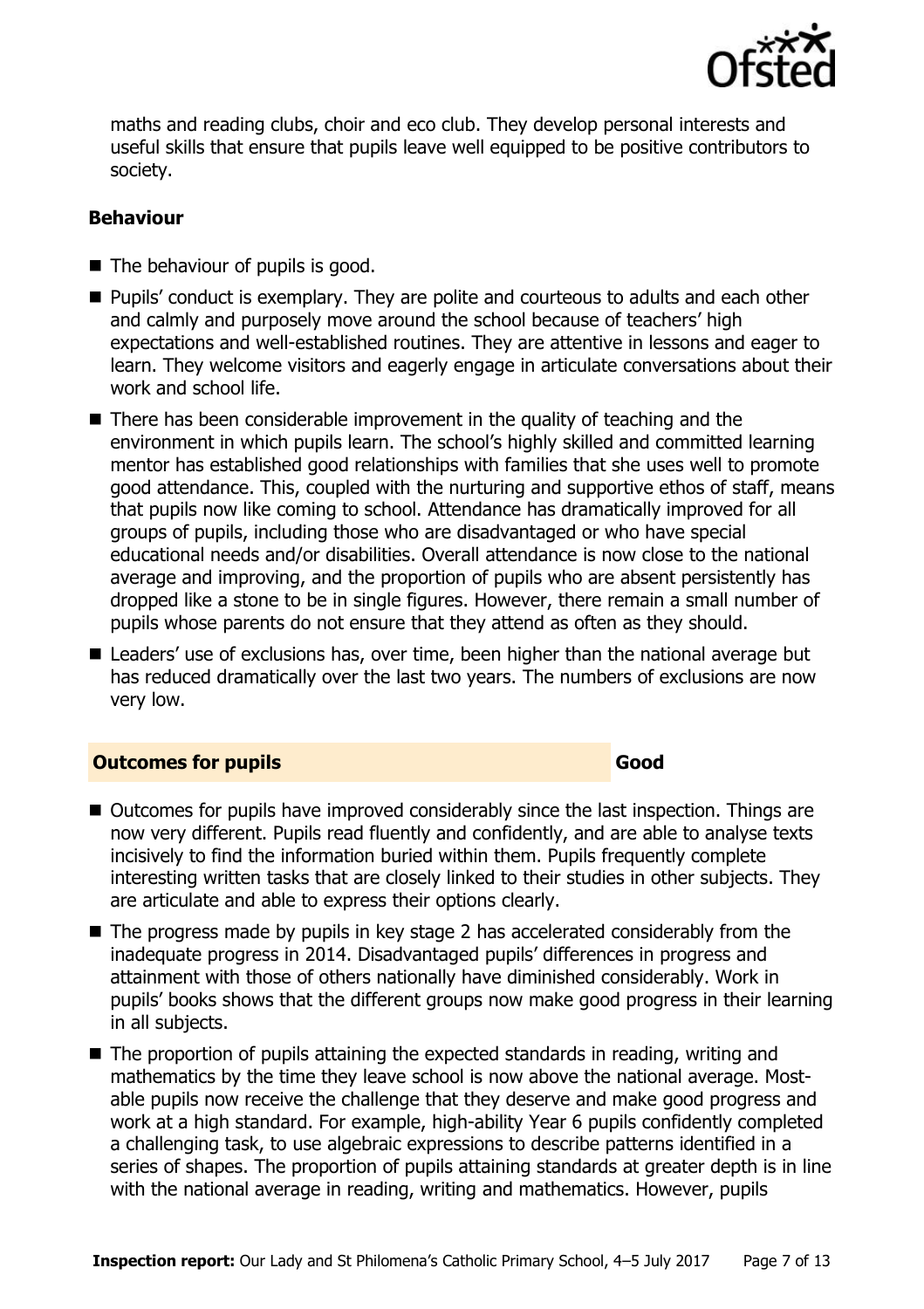

achieve less well in writing than in other subjects.

- $\blacksquare$  Standards in key stage 1 have improved considerably since the last inspection. Pupils currently achieve much better because of the better quality of teaching that they receive.
- Pupils' work in subjects other than English and mathematics is of a high standard. Pupils demonstrate a good understanding of a wide range of artistic techniques, including the appropriate use of different grades of pencil to provide different textures and shades in sketching. Year 1 pupils demonstrate an understanding of how Frank Stella promotes minimalism in his print-based artwork.
- Pupils who have special educational needs and/or disabilities make good progress from their starting points because of the support and teaching they receive.
- **Pupils read widely and often in school and as part of their homework. Consequently,** they have developed a love of reading and are proud of improvements to the library. They develop good levels of fluency and are confident in their use of phonics to overcome the challenges of unfamiliar words.
- The progress made in phonics by all pupils from their low starting points is strong. Increasing proportions of pupils attain the required standard in the Year 1 phonics check. Disadvantaged pupils do not attain as well as others in the Year 1 check but catch up before they enter Year 3 because of effective additional support in Year 2.

#### **Early years provision Good Good**

- The leadership and management of the early years are good. Leaders have a good understanding of the strengths and weaknesses. They have a clear vision for improvement that they share effectively with the teacher and teaching assistants. Leaders' actions since the last inspection have brought about such considerable improvements to the quality of teaching and the learning environment, including welfare provision for children who attend, that they are now used by the local authority as a model of good practice.
- Children settle quickly into the Nursery and Reception classes because of high-quality transition arrangements with home and other providers. Early years leaders effectively use the information they gain from visits to other providers and the children's homes to inform their planning and to sow the seeds of learning by providing induction packs.
- Children are polite and courteous. They are keen to learn and play and collaborate well together. Children swiftly develop their inquisitiveness and social skills.
- Parents are actively involved in their children's learning because of the sustained efforts of the early years staff to encourage and engage with them. Parents frequently stay and work alongside their children, for example, making robots and mini-beasts. These visits provide excellent opportunities for teachers and other adults to discuss children's needs and celebrate their achievements. Well-constructed and informative termly reports keep parents up to date with their children's progress. Parents who spoke with inspectors were overwhelmingly positive about the impact that the department has on their children's education.
- Children are kept safe because well-trained and vigilant staff implement the school's safeguarding policies with rigour and act quickly to deal with any concerns. Effective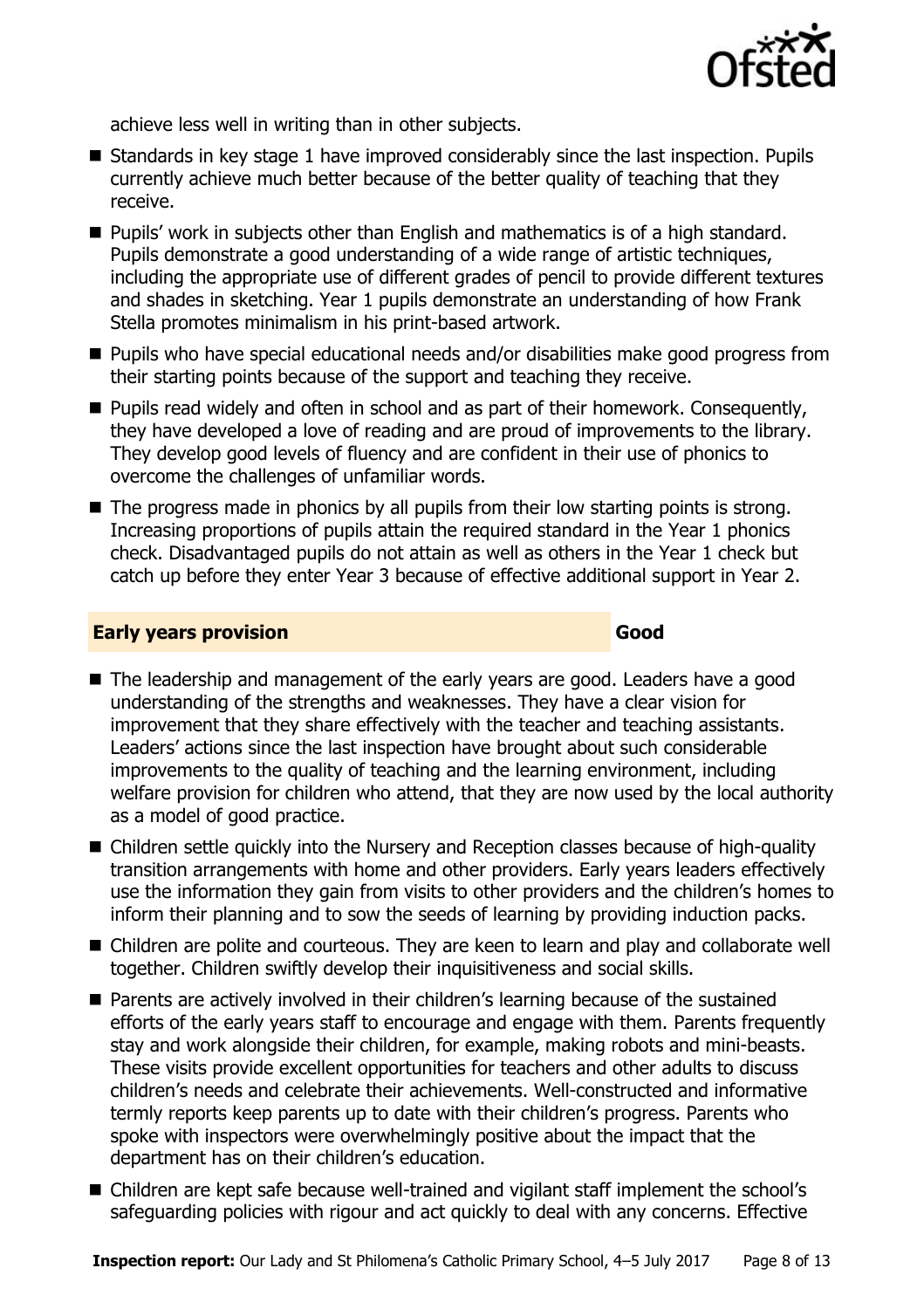

partnerships with external agencies, including the local authority early years specialists, health and social care professionals, and other education providers, ensure that staff are well trained. Children receive the appropriate support they need to thrive, make good progress and behave well. Leaders ensure that all welfare regulations are met. The environment is secure and safe. Highly effective systems are in place for the safe delivery and collection of children at the start and end of the school day.

- The quality of teaching is good. Highly skilled teachers and teaching assistants frequently use questioning well to probe and develop children's understanding. They make good use of the much-improved outdoor provision to promote learning by providing exciting and challenging activities for children. Adults actively engage in play to promote learning while ensuring that they capitalise on pupils' interests and opportunities to extend knowledge. For example, a teaching assistant carefully constructed questions, which encouraged Nursery children to explore how they could alter and control the flow of water in drainpipes and help more ducks to float. Teachers use assessment well to identify and address children's needs and any misconceptions. For example, teachers recognised that children did not have the necessary basic skills to access learning in the computer suite. Consequently, they devised and implemented a series of lessons on how to use a mouse, save and print that has ensured that Reception children are confident and ready for the computing curriculum in key stage 1.
- Nearly all children begin the early years with social skills, levels of communication, literacy and language skills and understanding of number, shape and space that are below, and in many cases, considerably below, those that are typical for their age. A large proportion of children enter the Reception class from other providers, and many have no experience of schooling at all. The proportion of children who achieve a good level of development by the time they leave the early years is rising quickly because of the good teaching that they now receive.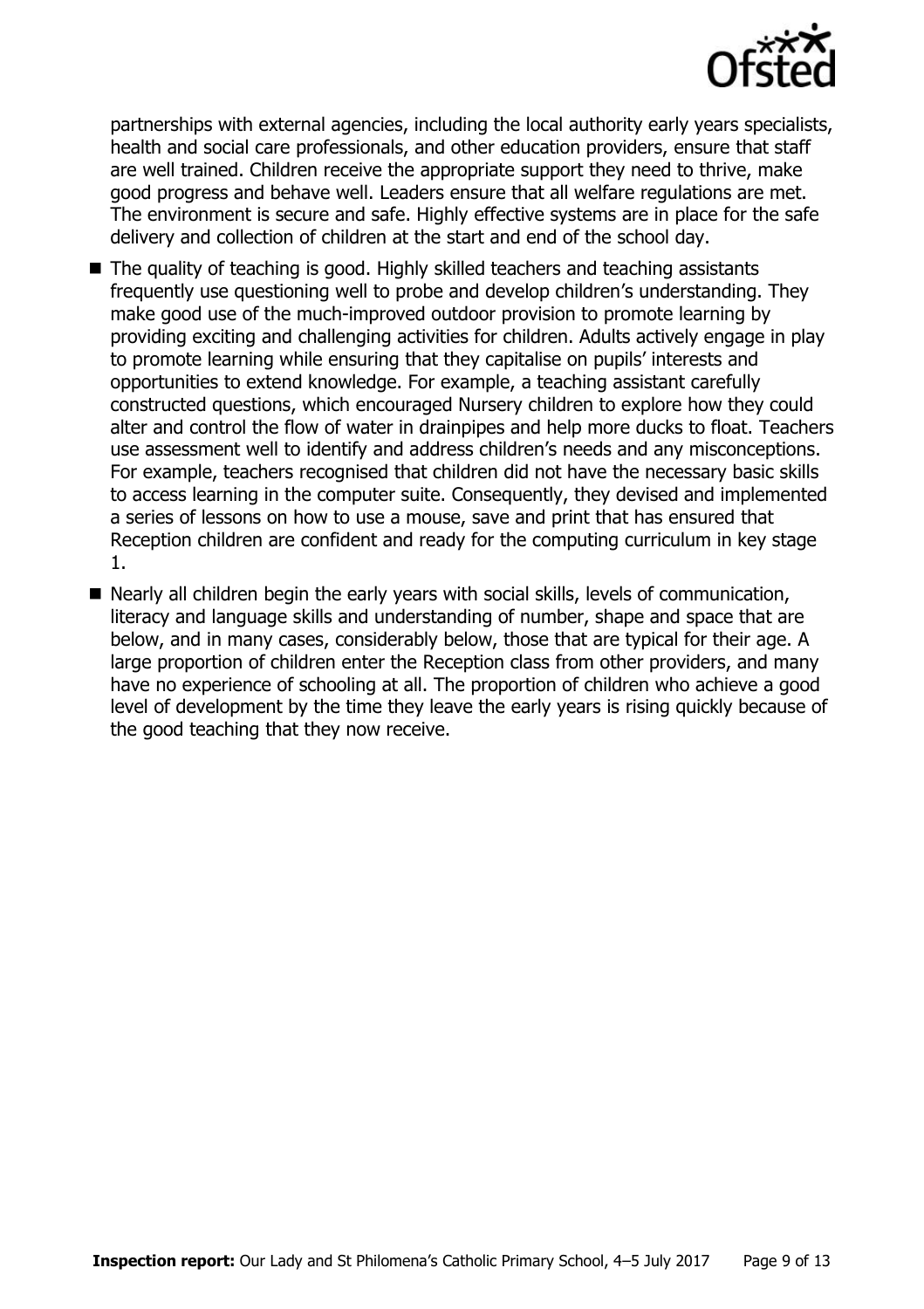

# **School details**

| Unique reference number | 131837    |
|-------------------------|-----------|
| Local authority         | Liverpool |
| Inspection number       | 10035643  |

This inspection of the school was carried out under section 5 of the Education Act 2005.

| Type of school                      | Primary                                                  |
|-------------------------------------|----------------------------------------------------------|
| School category                     | Voluntary aided                                          |
| Age range of pupils                 | 3 to 11                                                  |
| Gender of pupils                    | Mixed                                                    |
| Number of pupils on the school roll | 167                                                      |
| Appropriate authority               | The governing body                                       |
| Chair                               | Eileen Kelly                                             |
| <b>Head of School</b>               | Lynne Sullivan                                           |
| <b>Executive Headteacher</b>        | Anne Radford                                             |
| Telephone number                    | 01515 258552                                             |
| Website                             | http://www.olasp.co.uk                                   |
| <b>Email address</b>                | philomenas-ao@ourlady-st-<br>philomenas.liverpool.sch.uk |
| Date of previous inspection         | 16-17 September 2014                                     |

#### **Information about this school**

- Our Lady and St Philomena's Primary is a smaller than average-sized primary school. The overwhelming majority of pupils are White British.
- $\blacksquare$  The proportion of disadvantaged pupils supported by the pupil premium funding is higher than average.
- The proportion of pupils who have special educational needs and/or disabilities is average.
- The school provides a breakfast club that is available to all pupils.
- The school meets the government's current floor standards, which are the minimum expectations for pupils' attainment and progress in English and mathematics by the end of Year 6.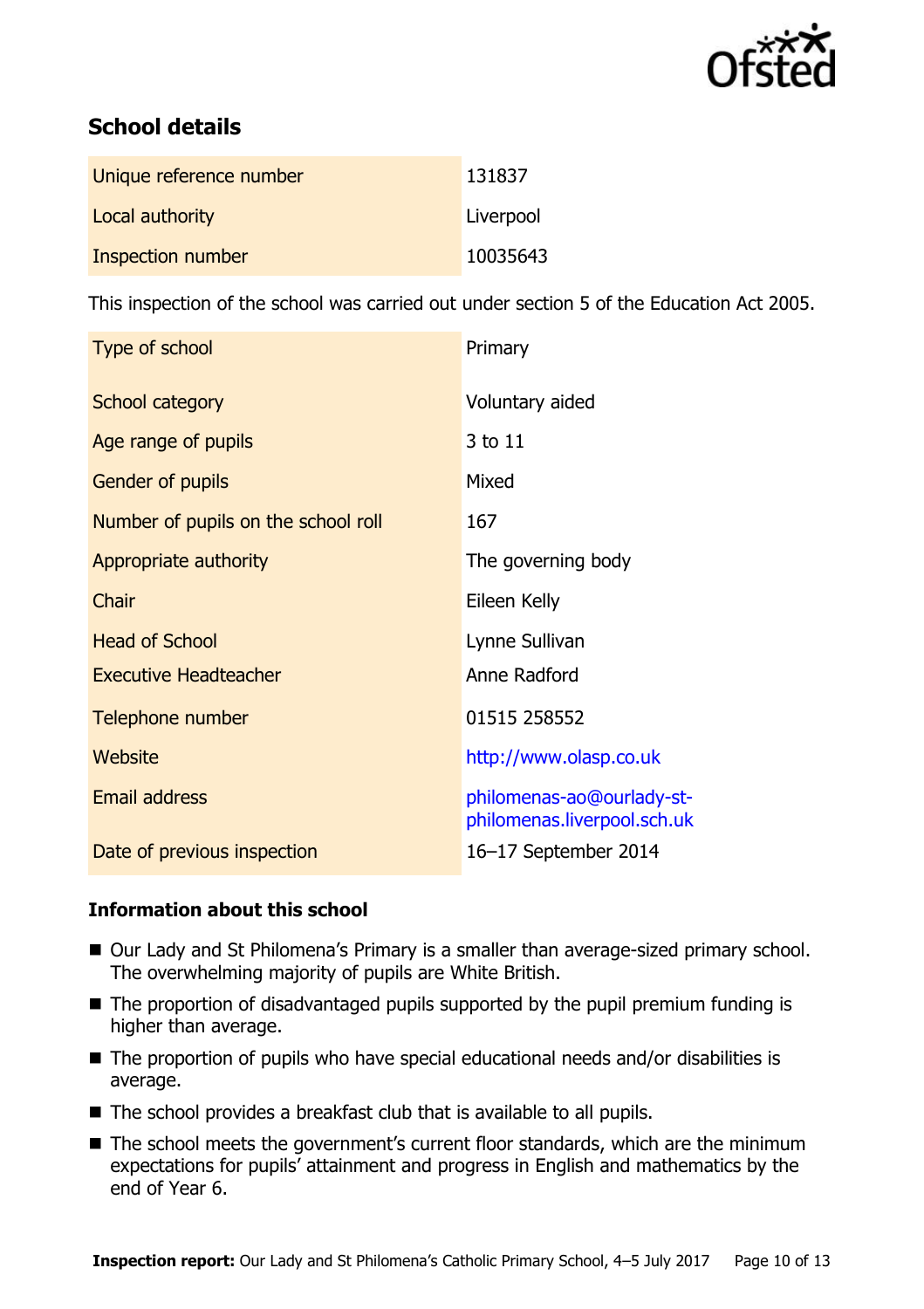

- There have been significant changes in staffing, including senior leadership and governance, since the last inspection. The school shares an executive headteacher with a local primary partner school.
- The school does not meet the requirements on the publication of information about the content of its curriculum on its website.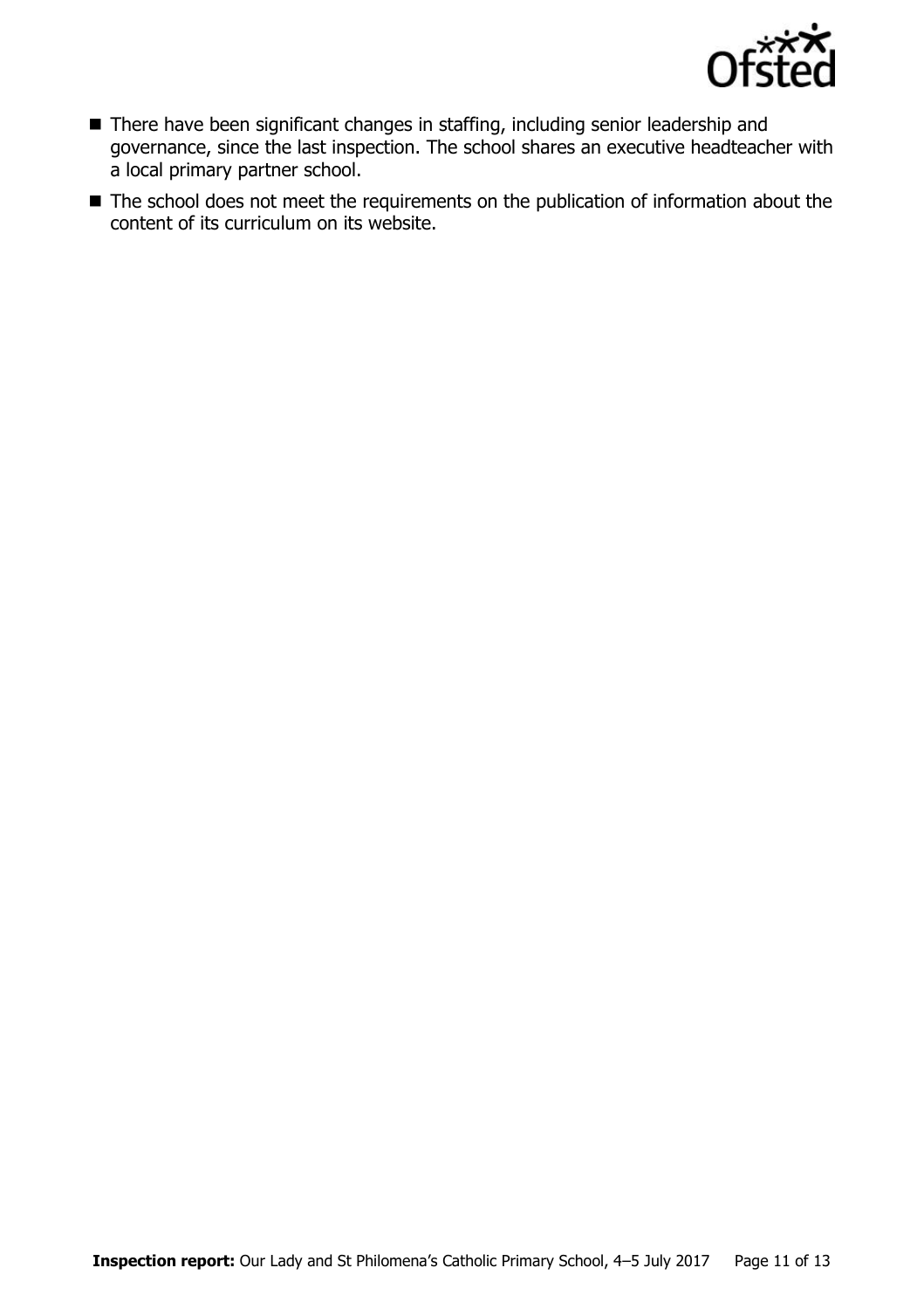

# **Information about this inspection**

- Inspectors observed a range of lessons or parts of lessons and looked at pupils' work. They listened to pupils reading and talked with pupils about their lessons and school life.
- Meetings were held with the executive headteacher and the head of school and a range of subject leaders, including the senior leader responsible for special educational needs. Inspectors spoke with representatives of the governing body and the local authority and archdiocesan school-improvement advisers who work with the school. They held a meeting with the local authority's principal officer for schools.
- Inspectors observed the school's work and scrutinised documentation relating to pupils' progress and to school management, including the arrangements to ensure that pupils are kept safe.
- Inspectors spoke with parents and staff and took account of the two responses to the online parent questionnaire, Parent View. The inspectors took account of the responses to the staff questionnaires and the responses to the pupils' questionnaire.

#### **Inspection team**

John Nixon, lead inspector **Her Majesty's Inspector** 

Amanda Stringer **Her Majesty's Inspector**